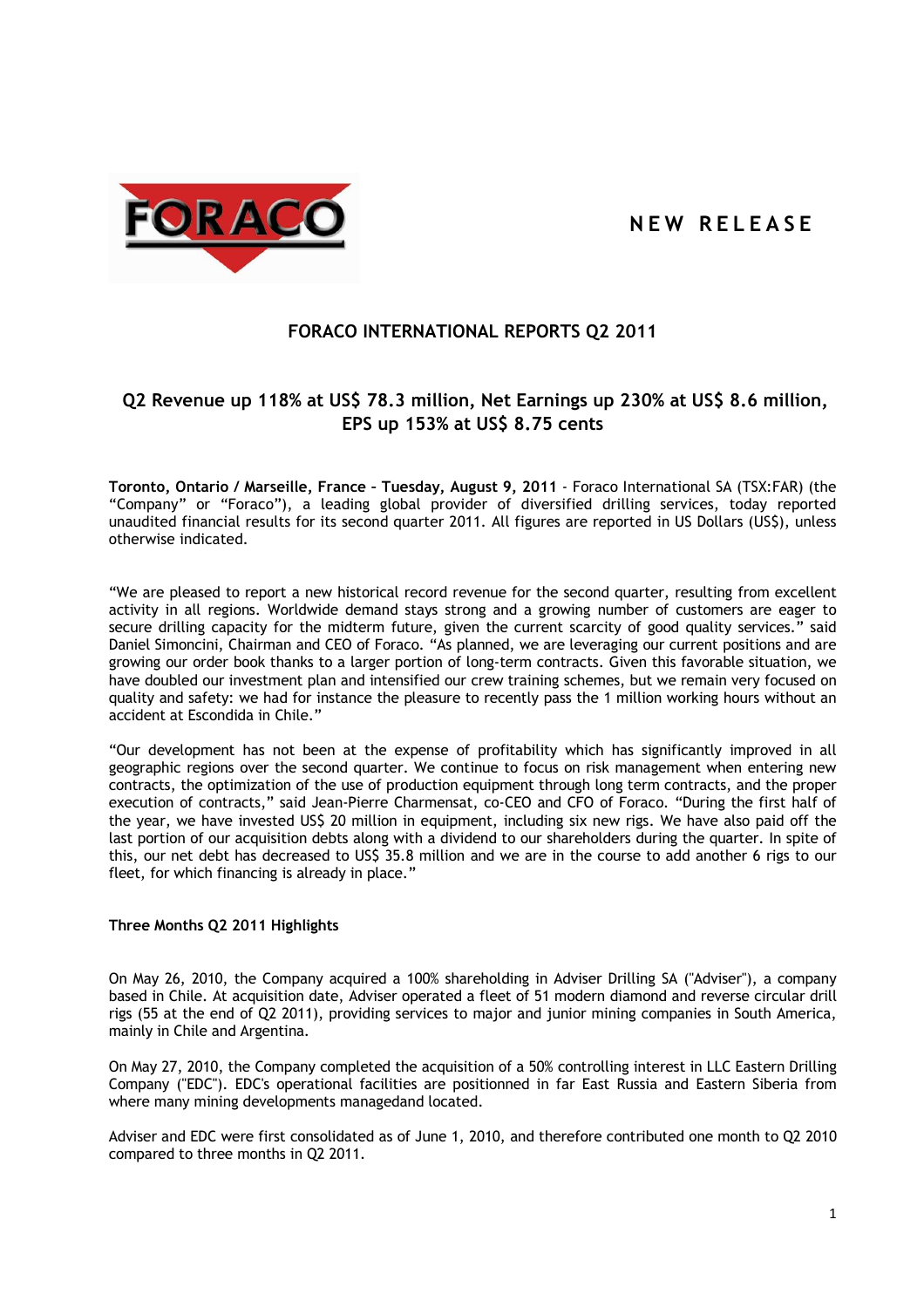## *Increased Revenue*

- Q2 2011 revenue increased by 118% to US\$ 78.3 million from US\$ 35.9 million in Q2 2010, up US\$ 42.3 million.
- The US\$ 42.3 million increase is primarily the result of:
	- US\$ 23.3 million in revenue from South America,
	- − US\$ 19.0 million in organic growth, a 66% increase.

# *Increased Profitability*

- Q2 2011 gross profit including depreciation within cost of sales amounted to US\$ 18.3 million, an increase of US\$ 9.6 million or 109% on Q2 2010.
- Q2 2011 EBITDA amounted to US\$ 19.3 million (24.6% of revenue) compared to US\$ 8.9 million in Q2 2010 (24.8% of revenue).
- Q2 2011 net profit after tax amounted to US\$ 8.6 million, an increase of US\$ 6.0 million or 3.3 times on Q2 2010.
- Q2 2011 earnings per share amounted to 8.75 US\$ cents (basic) and 8.63 US\$ cents (diluted), compared to 3.46 US\$ cents (basic) and 3.40 US\$ cents (diluted) as reported in Q2 2010.

# **Six months YTD Q2 2011 Highlights**

## *Increased Revenue*

- YTD Q2 2011 revenue increased by 138% to US\$ 143.6 million from US\$ 60.4 million in YTD Q2 2010, up US\$ 83.2 million.
- The US\$ 83.2 million increase is primarily the result of:
	- − US\$ 49.1 million in revenue from South America,
	- US\$ 34.1 million in organic growth, a 64% increase.

# *Increased Profitability*

- YTD Q2 2011 gross profit including depreciation within cost of sales amounted to US\$ 32.8 million, an increase of US\$ 18.7 million or 132% on YTD Q2 2010.
- YTD Q2 2011 EBITDA amounted to US\$ 34.7 million (24.2% of revenue) compared to US\$ 13.7 million in YTD Q2 2010 (22.7% of revenue).
- YTD Q2 2011 net profit after tax amounted to US\$ 14.5 million, an increase of US\$ 10.9 million or 4.0 times on YTD Q2 2010.
- YTD Q2 2011 earnings per share amounted to 16.49 US\$ cents (basic) and 16.27 US\$ cents (diluted), compared to 5.35 US\$ cents (basic) and 5.26 US\$ cents (diluted) as reported in YTD Q2 2010.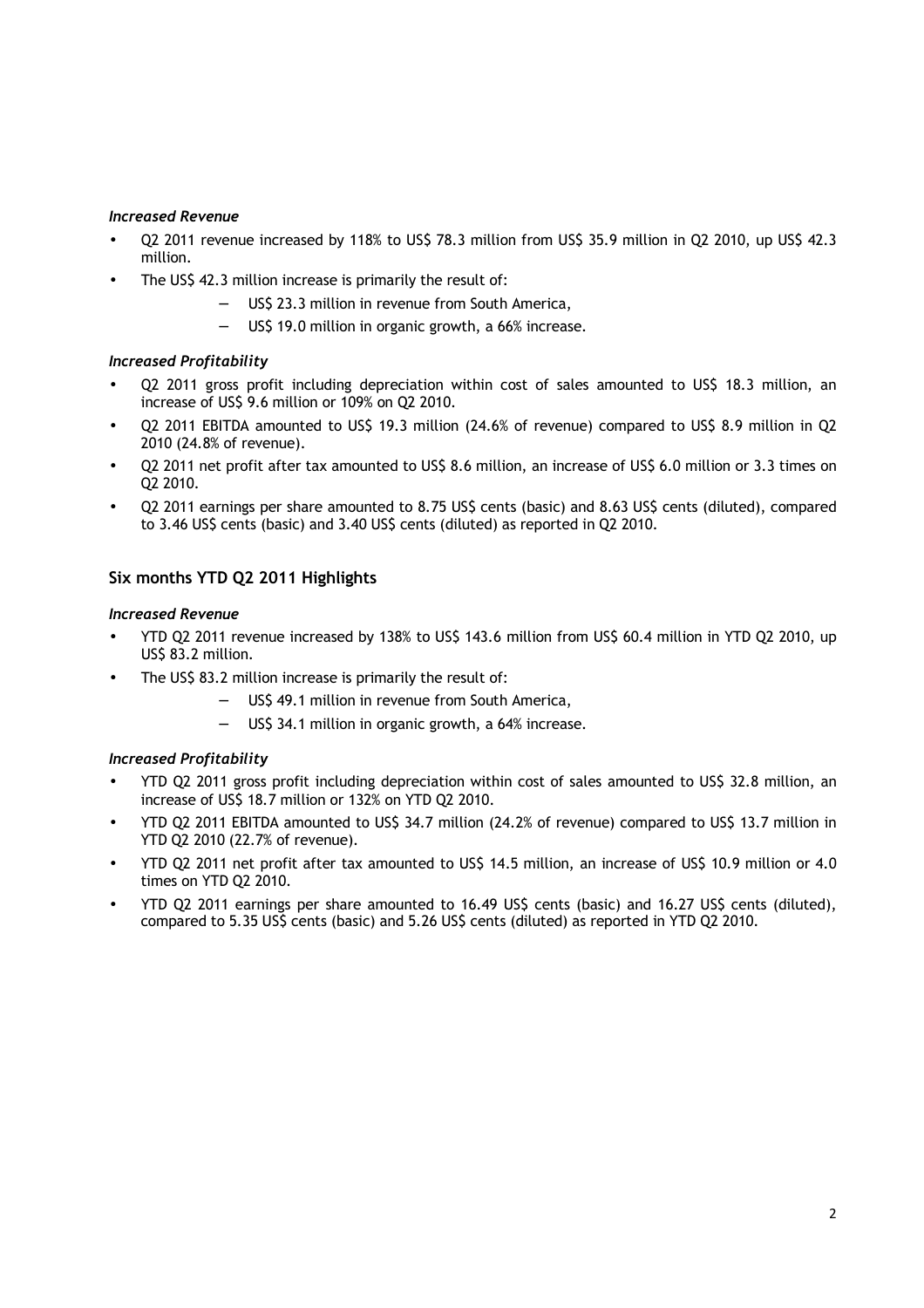### **Selected Financial Data**

| (In thousands of US\$)<br>(unaudited) | Three-month period ended<br><b>June 30,</b> | Six-month period ended<br><b>June 30,</b> |         |             |
|---------------------------------------|---------------------------------------------|-------------------------------------------|---------|-------------|
|                                       | 2011                                        | <b>2010</b>                               | 2011    | <b>2010</b> |
| <b>Revenue</b>                        | 78,256                                      | 35,914                                    | 143,589 | 60,439      |
| Gross profit (1)                      | 18,321                                      | 8,750                                     | 32,842  | 14,153      |
| As a percentage of sales              | 23.4%                                       | 24.4%                                     | 22.9%   | 23.4%       |
| <b>EBITDA</b>                         | 19,274                                      | 8,919                                     | 34,731  | 13,724      |
| As a percentage of sales              | 24.6%                                       | 24.8%                                     | 24.2%   | 22.7%       |
| <b>Operating profit</b>               | 11,796                                      | 3,824                                     | 20,401  | 5,418       |
| As a percentage of sales              | 15.1%                                       | $10.6\%$                                  | 14.2%   | $9.0\%$     |
| Profit for the period                 | 8,567                                       | 2,590                                     | 14,511  | 3,646       |
| EPS (in US\$ cents)                   |                                             |                                           |         |             |
| Basic                                 | 8.75                                        | 3.46                                      | 16.49   | 5.35        |
| Diluted                               | 8.63                                        | 3.40                                      | 16.27   | 5.26        |

**(1) includes amortization and depreciation expenses** 

## **Financial Results**

Foraco's financial statements are prepared in accordance with International Financial Reporting Standards ("IFRS"), rather than Canadian Generally Accepted Accounting Principles ("Canadian GAAP"), and as such may not be directly comparable to the financial statements of other Canadian issuers.

#### **Revenue**

| (In thousands of USS)<br>(unaudited) | Q2 2011 | <u>%</u><br>change | Q2 2010 | <b>YTD Q2</b><br>2011 | <u>%</u>     | YTD<br>change Q2 2010 |
|--------------------------------------|---------|--------------------|---------|-----------------------|--------------|-----------------------|
| Revenue                              |         |                    |         |                       |              |                       |
| Reporting segment                    |         |                    |         |                       |              |                       |
|                                      | 74,324  | 153%               | 29,377  | 134,069               | 178%         | 48,188                |
|                                      | 3,932   | -40%               | 6,537   | 9,520                 | $-22%$       | 12,251                |
|                                      | 78,256  | 118%               | 35.914  | 143,589               | 138%         | 60,439                |
| Geographic region                    |         |                    |         |                       |              |                       |
|                                      | 30,655  | 323%               | 7.243   | 56,370                | 678%         | 7,243                 |
|                                      | 18,403  | 23%                | 15.020  | 35,338                | 34%          | 26,358                |
|                                      | 12,553  | 118%               | 5.761   | 27,176                | 113%         | 12,749                |
|                                      | 7.456   | 39%                | 5.367   | 13,567                | 24%          | 10,969                |
|                                      | 9,189   | 264%               | 2,523   | 11,139                | 257%         | 3,120                 |
|                                      | 78,256  | 118%               | 35.914  | 143,589               | <u> 138%</u> | 60,439                |

## **Q2 2011**

Q2 2011 revenue amounted to US\$ 78.3 million, an increase of US\$ 42.3 million or 118% compared to Q2 2010. Excluding the impact of the integration of the South American operations since June 2010, the increase is US\$19.0 million or 66% of revenue. This increase in activity has been seen quarter on quarter in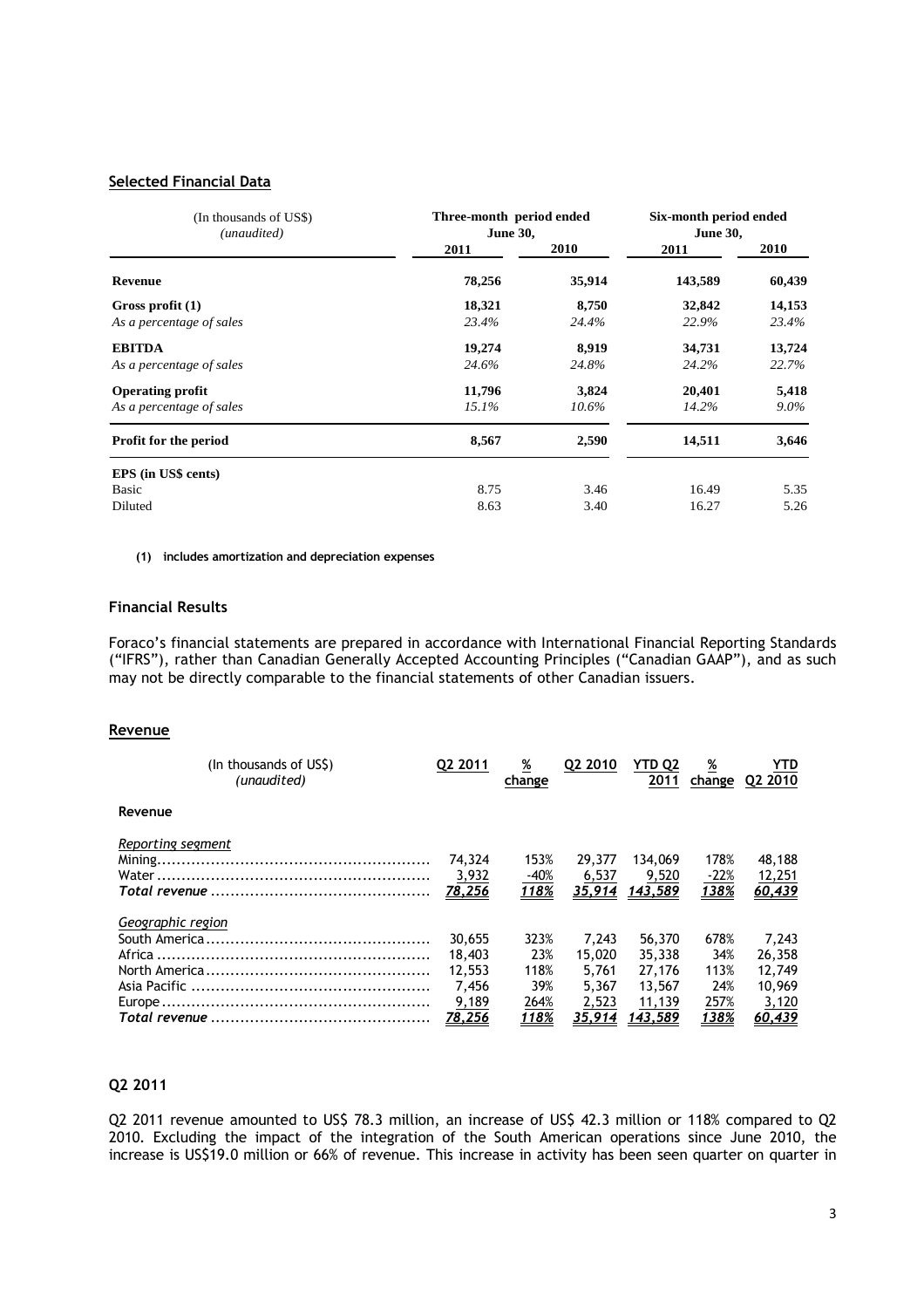all regions, including South America when compared to Adviser on an equivalent stand-alone three-month basis for Q2 2010. This result is in line with the order backlog reported in December 2010 and additional contracts were signed during the period.

The Mining segment, up US\$ 45.0 million, is driven by the contribution of operations in South America (US\$ 30.7 million in Q2 2011) and a generally strong demand which benefited all operations worldwide.

The Water segment was down by US\$ 2.6 million to US\$ 3.9 million in Q2 2011. Activities in this segment are principally carried out in Africa.

Revenue in South America amounted to US\$ 30.7 million in Q2 2011 (US\$ 7.2 million in Q2 2010 representing only one month's activity). This was mainly generated by long-term contracts with major companies in Chile and strong activity in Argentina.

In Africa, the Q2 2011 revenue increased by US\$ 3.4 million or 23% compared to Q2 2010. This is mainly due to the mining operations development in West Africa. The Water segment decreased during the Q2 2011 due to the political turmoil in Ivory Coast where the Company had to stop its operations and in other countries some contracts ended during Q2 2011. Management expects some recovery in the Water segment as the increasing presence of mining companies will lead to a greater need for access to water.

As a result of the continuing improvements in market conditions in Canada, revenue in North America increased by 118% to US\$ 12.6 million in Q2 2011 from US\$ 5.8 million in Q2 2010. This increase is mainly due to the development of long-term contracts with major companies in Ontario.

In Asia-Pacific, Q2 2011 revenue amounted to US\$ 7.5 million, an increase of US\$ 2.1 million or 39% compared to Q2 2010. Both Australia and New Caledonia contributed to this increase.

Revenue in Europe increased by US\$ 6.7 million in Q2 2011 compared to Q2 2010 due to the early restart of operations in Russia where all rigs were in operation. Here again, the activity is significantly higher than last year, even when compared to EDC on an equivalent stand-alone three-month basis for Q2 2010.

### **Six months YTD Q2 2011**

YTD Q2 2011 revenue amounted to US\$ 143.6 million, an increase of 138% compared to YTD Q2 2010 (US\$ 60.4 million).

The Mining segment, up US\$ 85.9 million (or 178%), is driven by the contribution of operations in South America (US\$ 56.4 million in YTD Q2 2011 compared to US\$ 7.2 million in YTD Q2 2010) and a generally strong demand from which all operations benefited worldwide (US\$ 36.8 million increase in revenue).

Water segment revenue decreased by 22% from US\$ 12.3 million to US\$ 9.5 million in YTD Q2 2011. Activities in this segment are principally carried out in Africa.

Revenue in South America amounted to US\$ 56.4 million in YTD Q2 2011 compared to US\$ 7.2 million in YTD Q2 2010 which represented only one month's activity. Revenue is high when compared to Adviser on an equivalent stand-alone six-month basis for YTD Q2 2010. It is generated by long-term contracts with major companies in Chile and strong activity in Argentina.

In Africa, the YTD Q2 2011 revenue increased by US\$ 9.0 million or 34% compared to YTD Q2 2010. This is mainly the result of the Company's strategy to develop its mining operations in West Africa. The Water segment, decreased by US\$ 2.7 million (or 22%) during the period due to the political turmoil in Ivory Coast where the Company had to stop its operations and in other countries some contracts ended during Q2 2011. New developments in the water segment are expected to serve the needs of the mining clients.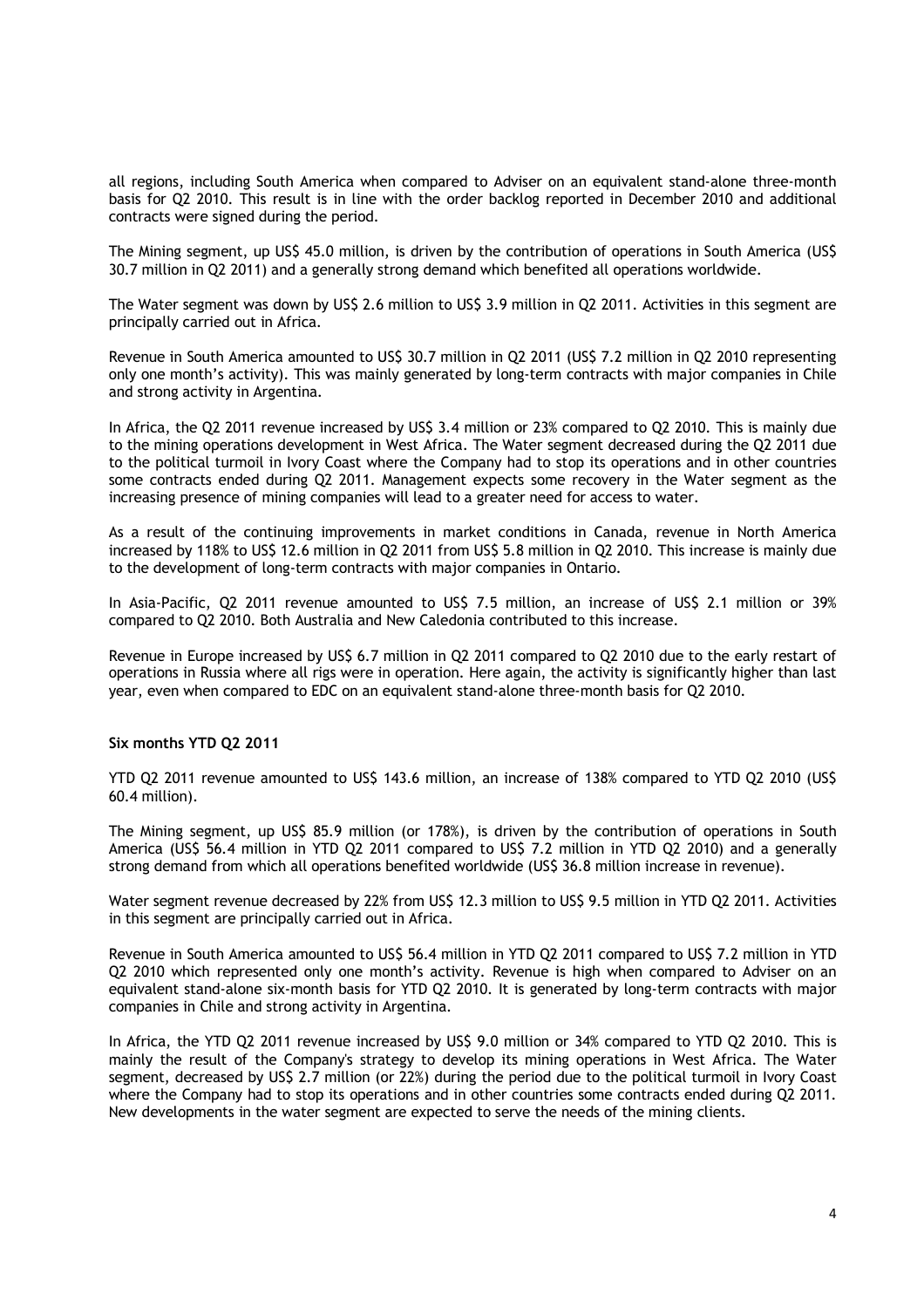As a result of the continuing improvements in market conditions in Canada, revenue in North America increased by 113% to US\$ 27.2 million in YTD Q2 2011 from US\$ 12.7 million in YTD Q2 2010. Greater demand from the oil sands activity in central Canada and the development of long-term contracts with major companies in Ontario contributed to this increase.

In Asia-Pacific, YTD Q2 2011 revenue amounted to US\$ 13.6 million, an increase of US\$ 2.6 million or 24% compared to YTD Q2 2010. Both Australia and New Caledonia contributed to this increase.

Revenue in Europe increased by US\$ 8.0 million (or 257%) in YTD Q2 2011 compared to YTD Q2 2010 due to the early restart of operations in Russia where all rigs were in operation during the second quarter. Revenue is high when compared to EDC on an equivalent stand-alone six-month basis for YTD Q2 2010.

### **Gross Profit**

| (In thousands of US\$)<br>(Unaudited)                      | Q2 2011                        | % change                            | Q2 2010                        | <b>YTD Q2</b><br><u>2011</u> | % change                       | YTD Q2<br><u> 2010</u>           |
|------------------------------------------------------------|--------------------------------|-------------------------------------|--------------------------------|------------------------------|--------------------------------|----------------------------------|
| Reporting segment<br>Mining<br>Water<br>Total gross profit | 17,660<br>661<br><u>18,321</u> | 149%<br><u>-60%</u><br><u> 109%</u> | 7.099<br><u>1,651</u><br>8,750 | 30,695<br>2,147<br>32,842    | 180%<br>$-33%$<br><u> 132%</u> | 10,961<br>3,192<br><u>14,153</u> |

## **Q2 2011**

Overall, Q2 2011 gross profit amounted to US\$ 18.3 million (or 23% of revenue), an increase of US\$ 9.6 million or 109% compared to Q2 2010 (US\$ 8.8 million or 24% of revenue).

In the mining segment, gross profit as a percentage of revenue is improving in all regions. Historically, margins in South America were lower than elsewhere. The trend towards improvement in South American contract margins, first reported in Q4 2010 and Q1 2011, has continued during the period.

In the Water segment, gross profit margins decreased by 60% mainly due to the low level of activity which reduced capacity to absorb fixed costs.

Overall, the Group is still focused on risk management when entering new contracts, the optimization of the use of its production equipment through long-term contracts, and the proper execution of contracts.

### **Six months YTD Q2 2011**

For the six-month period ended June 30, 2011, gross profit amounted to US\$ 32.8 million (or 23% of revenue), an increase of US\$ 18.7 million or 132% compared to YTD Q2 2010 (US\$ 14.2 million or 23% of revenue).

In the Mining segment, the trend towards recovery in contract margins in South America, already recorded in Q4 2010 and Q1 2011, continued. In general, contracts performed well worldwide.

In the Water segment, gross profit margins decreased by 33% mainly due to the low level of activity during Q2 2011 which reduced capacity to absorb fixed costs.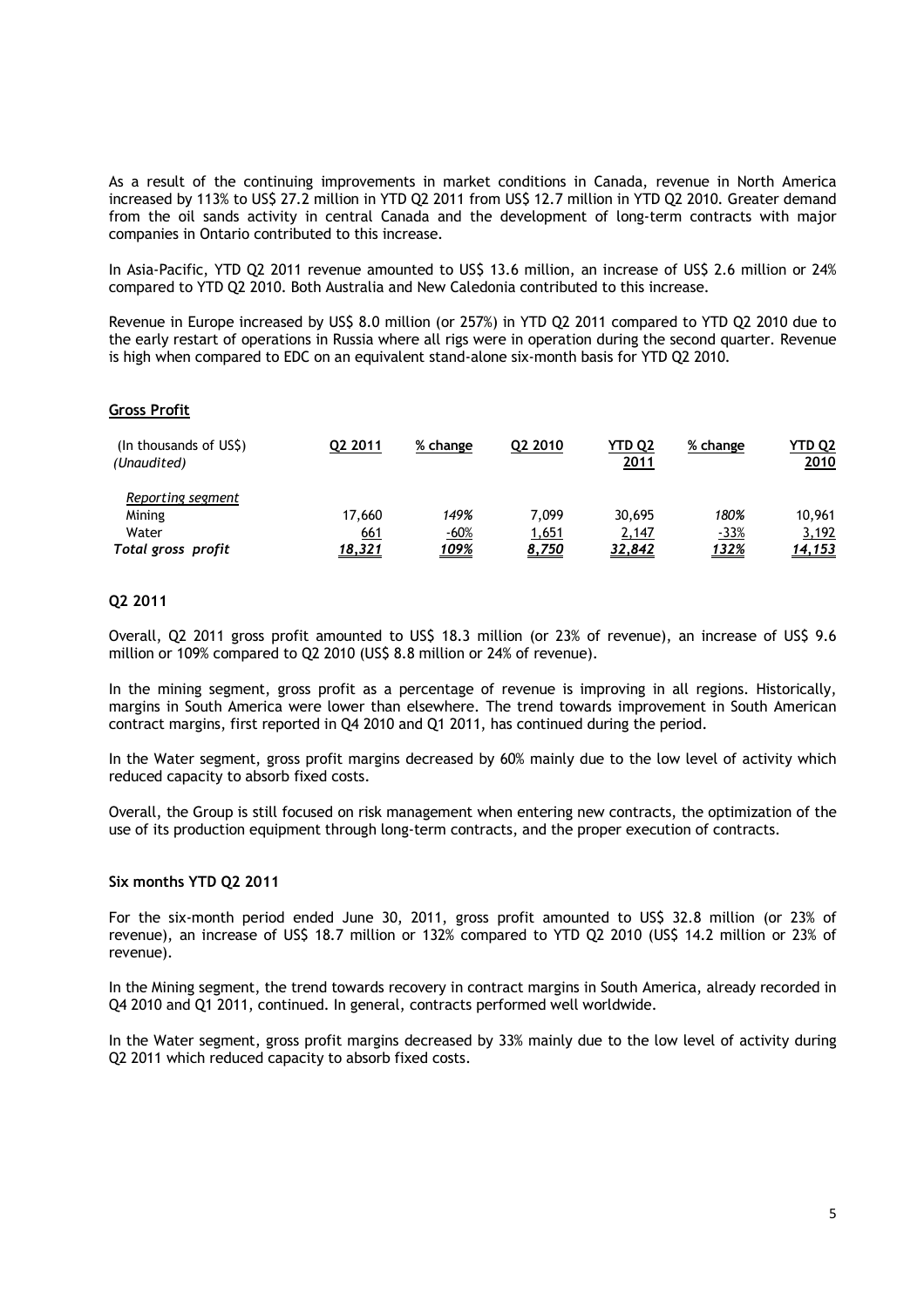## **Selling, General and Administrative Expenses (SG&A)**

| (In thousands of USS)<br>(unaudited)            | Q2 2011 | % change | Q2 2010 | <b>YTD Q2 2011</b> | % change | YTD Q2 2010 |
|-------------------------------------------------|---------|----------|---------|--------------------|----------|-------------|
| Selling, general and administrative<br>expenses | 6.525   | 27%      | 5.119   | 12.441             | 39%      | 8,960       |
| As a percentage of revenue                      | 8%      |          | 14%     | 9%                 |          | 15%         |

## **Q2 2011**

Q2 2011 SG&A amounted to US\$ 6.5 million, an increase of US\$ 1.4 million or 27% compared to Q2 2010. As a percentage of revenue, SG&A are now 8% of revenue in Q2 2011 as compared to 14% of revenue in Q2 2010. As anticipated, SG&A as a percentage of revenue decreased as a result of the profitable growth strategy implemented by the Company.

#### **Six months YTD Q2 2011**

For the six-month period ended June 30, 2011, SG&A amounted to US\$ 12.4 million, an increase of US\$ 3.5 million or 39% compared to the same period a year ago. As a percentage of revenue, SG&A are now 9% of revenue in YTD Q2 2011 as compared to 15% of revenue in YTD Q2 2010. As anticipated, SG&A as a percentage of revenue decreased as a result of the profitable growth strategy implemented by the Company.

### **Operating Profit**

| (In thousands of US\$)<br>(unaudited)<br>Reporting segment | Q2 2011    | % change | Q2 2010 YTD Q2 2011 |        | % change   | <b>YTD 02 2010</b> |
|------------------------------------------------------------|------------|----------|---------------------|--------|------------|--------------------|
| Mining                                                     | 11.463     | 269%     | 3.105               | 19.088 | 372%       | 4.045              |
| Water                                                      | <u>333</u> | $-54%$   | 719                 | 1,313  | <u>-4%</u> | 1,373              |
| <b>Total operating profit</b>                              | 11,796     | 208%     | 3,824               | 20,401 | 277%       | <u>5,418</u>       |

### **Q2 2011**

Operating profit increased to US\$ 11.8 million in Q2 2011 compared to US\$ 3.8 million in Q2 2010. This variation is primarily due to the satisfying level of gross margin, together with the reduction of SG&A as a percentage of revenue.

#### **Six months YTD Q2 2011**

Operating profit increased to US\$ 20.4 million in YTD Q2 2011 compared to US\$ 5.4 million in YTD Q2 2010. This variation is primarily due to the satisfying level of gross margin, together with the reduction of SG&A as a percentage of revenue.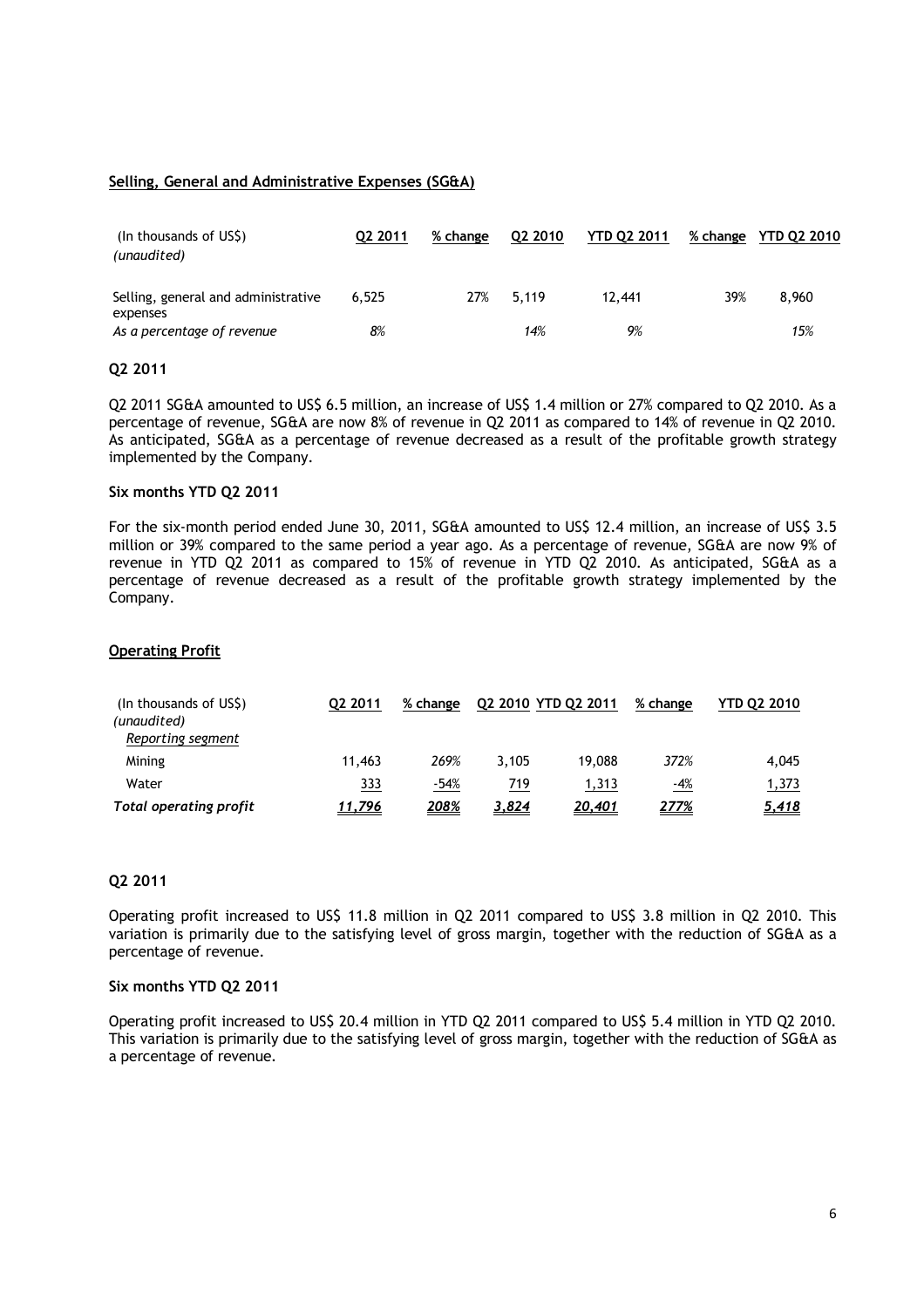## **Financial Position**

The following table provides a summary of the Company's cash flows for YTD Q2 2011 and YTD Q2 2010:

| (In thousands of US\$)                                | YTD Q2 2011  | <b>YTD Q2 2010</b> |
|-------------------------------------------------------|--------------|--------------------|
| Cash generated from operations before working capital |              |                    |
| requirements                                          | 34,933       | 13,997             |
| Working capital requirements, interest and tax        | (10, 669)    | (10, 883)          |
| Net cash flow from operating activities               | 24,264       | 3,114              |
| Purchase of equipment in cash                         | (15, 711)    | (4,380)            |
| Consideration payable related to acquisitions         | (7,600)      | (3,839)            |
| Net cash used in investing activities                 | (23, 317)    | (8, 219)           |
| Repayment of financial debts, net of proceeds         | 5,091        | (1, 362)           |
| Acquisition of treasury shares                        | (1, 549)     | (254)              |
| Dividends paid                                        | (2,605)      | (1, 869)           |
| Net cash used in financing activities                 | 937          | (3, 485)           |
| Exchange differences                                  | 1,283        | (4, 557)           |
| Variation in cash and cash equivalents                | <u>3,167</u> | (13, 147)          |

For the six-month period ended June 30, 2011, cash generated from operations before changes in operating assets and liabilities increased to US\$ 34.9 million in 2011 compared to US\$ 14.0 million for the same period a year ago.

During the six-month period, the Company managed to maintain its working capital requirements at a similar level compared to last year in spite of the increased level of activity. The working capital requirements amounted to US\$ 10.7 million compared to US\$ 10.9 million for the same period last year.

During the six-month period, the Company acquired operating equipment through US\$ 15.7 million in cash purchases and US\$ 6.4 million in finance leases not shown in the table above as they were non cash transactions. This compares to a total of US\$ 4.4 million during the same period in 2010.

During the quarter, the Company paid the final earn-out payment due to EDC's former shareholders for an amount of US\$ 3.8 million (US\$ 7.6 million during the six-month period).

On June 23, 2011, the Company paid dividends net of withholding tax to its common shareholders amounting to US\$ 2.6 million.

As at June 30, 2011, cash and cash equivalents totaled US\$ 18.1 million compared to US\$ 12.8 million as at June 30, 2010. Cash and cash equivalents are invested within top tier European financial institutions.

As at June 30, 2011, financial debts and equivalents amounted to US\$ 53.9 million (US\$ 49.6 million as at December 31, 2010). In Q2 2011, the Company finalized US\$ 8.6 million in additional long-term financing agreements with French banks and continued to reorganize and simplify its short-term financing structure in order to align it to its recently enlarged operations.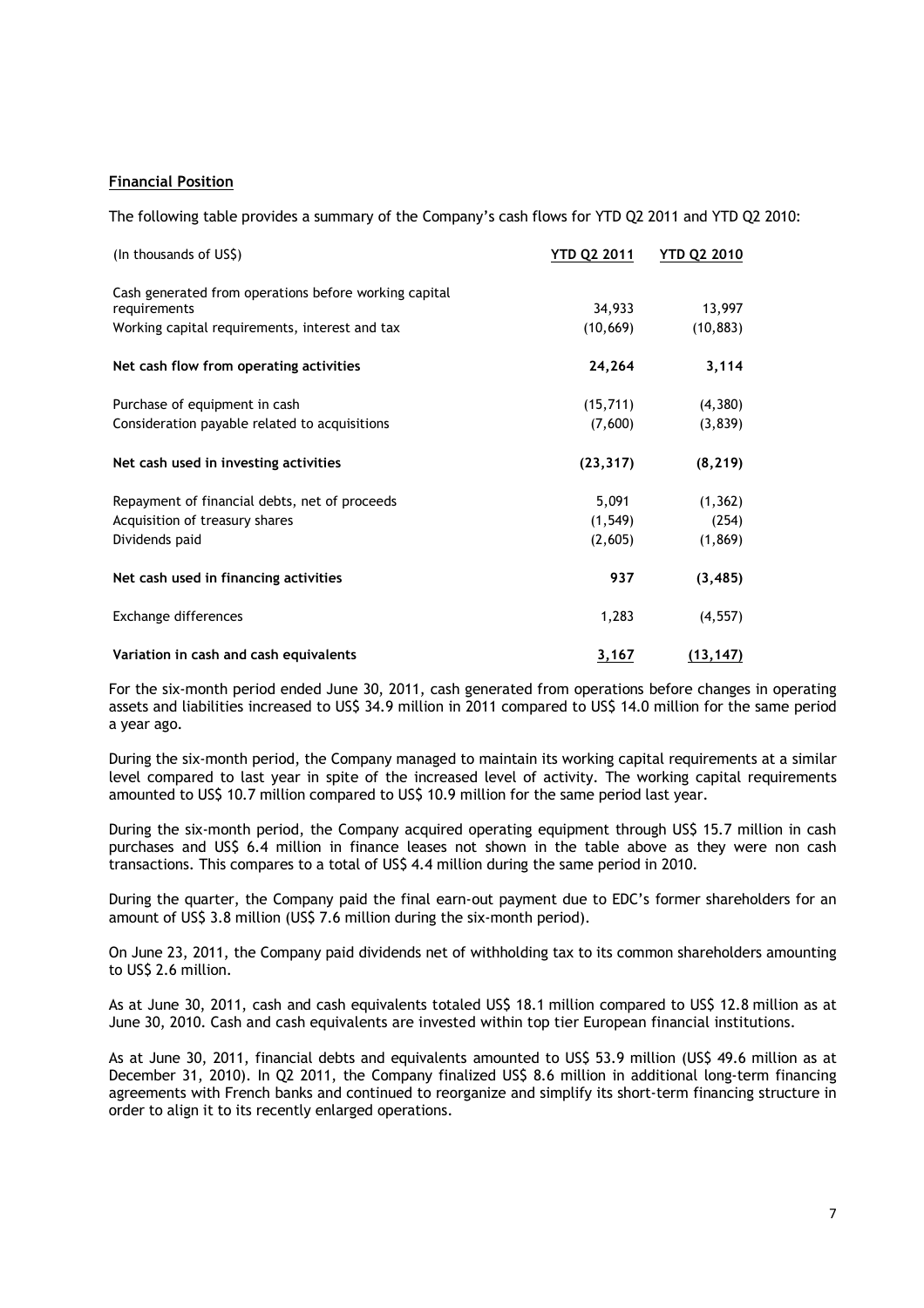#### **Currency and Exchange Rates**

The exchange rates for the periods under review are provided in the Management's Discussion & Analysis of Q2 2011.

#### **Dividends**

On June 23, 2011, the Company paid a dividend of  $\epsilon$  0.028 per share. Depending upon the country of residence of the Company's shareholders, it may be necessary for them to complete certain administrative procedures in order to obtain a refund of withholding taxes, where applicable. Shareholders should consult with their tax advisers and can find additional information on the Company website (www.foraco.com).

#### **Outlook**

The Company's business strategy is to continue to deliver profitable growth through the development and optimization of the services it offers across geographical regions and industry segments, as well through the expansion of its customer base. Foraco expects to continue to execute its strategy through a combination of organic growth and development and acquisitions of complementary businesses in the drilling services industry.

*Foraco's unaudited Financial Statements and Management's Discussion & Analysis ("MD&A") for the three-month period ended June 30, 2011 are available via Foraco's website at www.foraco.com and will be available on www.sedar.com.* 

### **Conference Call and Webcast**

On Tuesday August 9, 2011, Company Management will conduct a conference call at 10:00 am ET to review the financial results. The call will be hosted by Daniel Simoncini, Chairman and CEO, and Jean-Pierre Charmensat, Vice-CEO and CFO.

You can join the call by dialing 1-888-231–8191 or 647-427-7450. Please call in 15 minutes ahead of time to secure a line. You will be put on hold until the conference call begins. A live audio webcast of the conference call will also be available through www.foraco.com or at

http://www.newswire.ca/en/webcast/viewEvent.cgi?eventID=3617680

An archived replay of the webcast will be available for 90 days.

#### **About Foraco International SA**

Foraco International SA (TSX: FAR) is a leading global drilling services company that provides turnkey solutions for mining, energy, water and infrastructure projects. Supported by its founding values of integrity, innovation and commitment, Foraco has grown into a global enterprise with operations in 22 countries across five continents. For more information about Foraco, visit www.foraco.com.